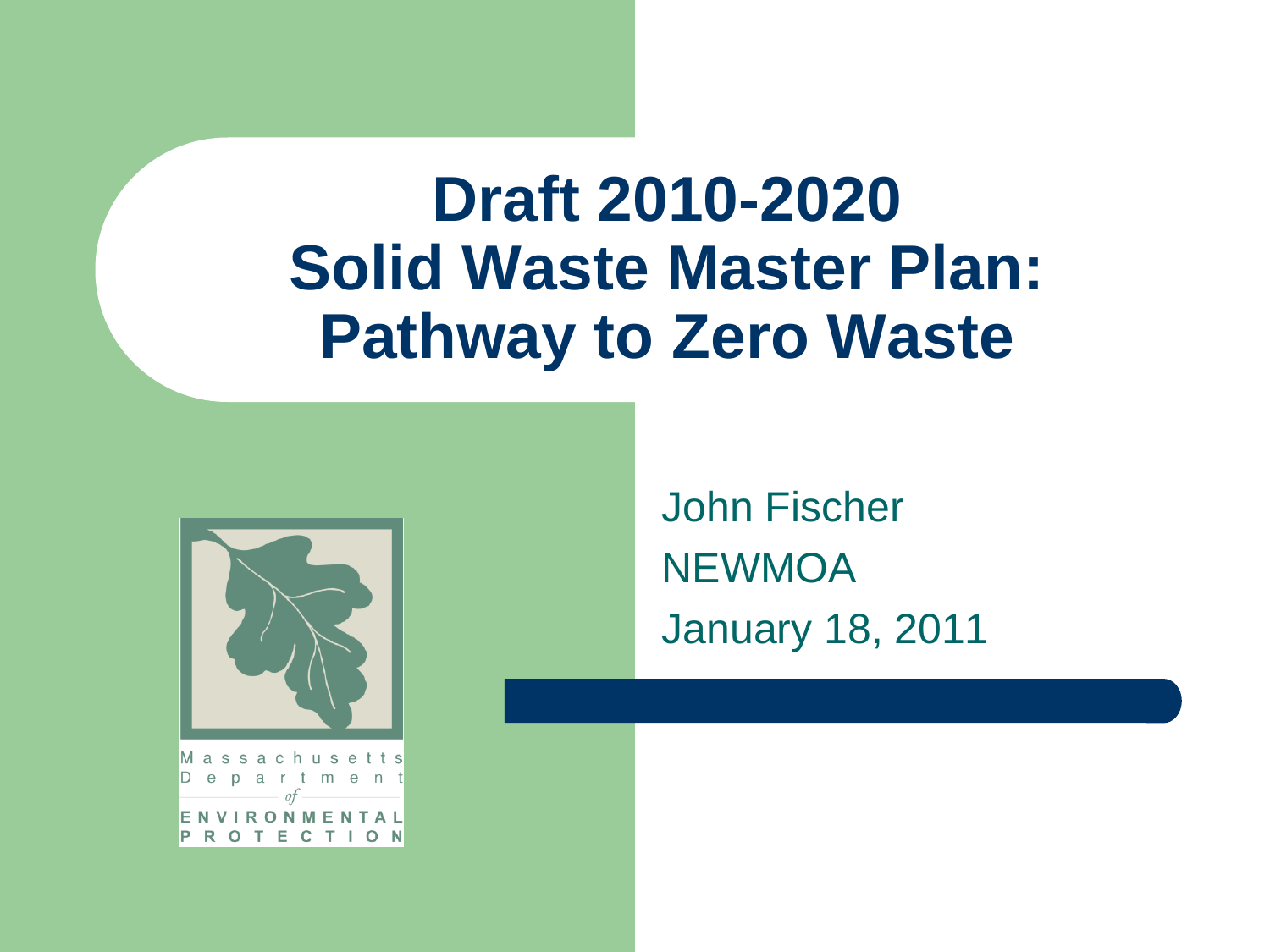## **Background**

- Required by MGL Chapter 16, Section 21 (Solid Waste Act of 1987)
- First SWMP published in 1990
- "Beyond 2000" SWMP published in 2000
- "Beyond 2000" Plan revised in 2006
- 2010-2020 Draft Plan: Pathway to Zero Waste – vision for 2020 and beyond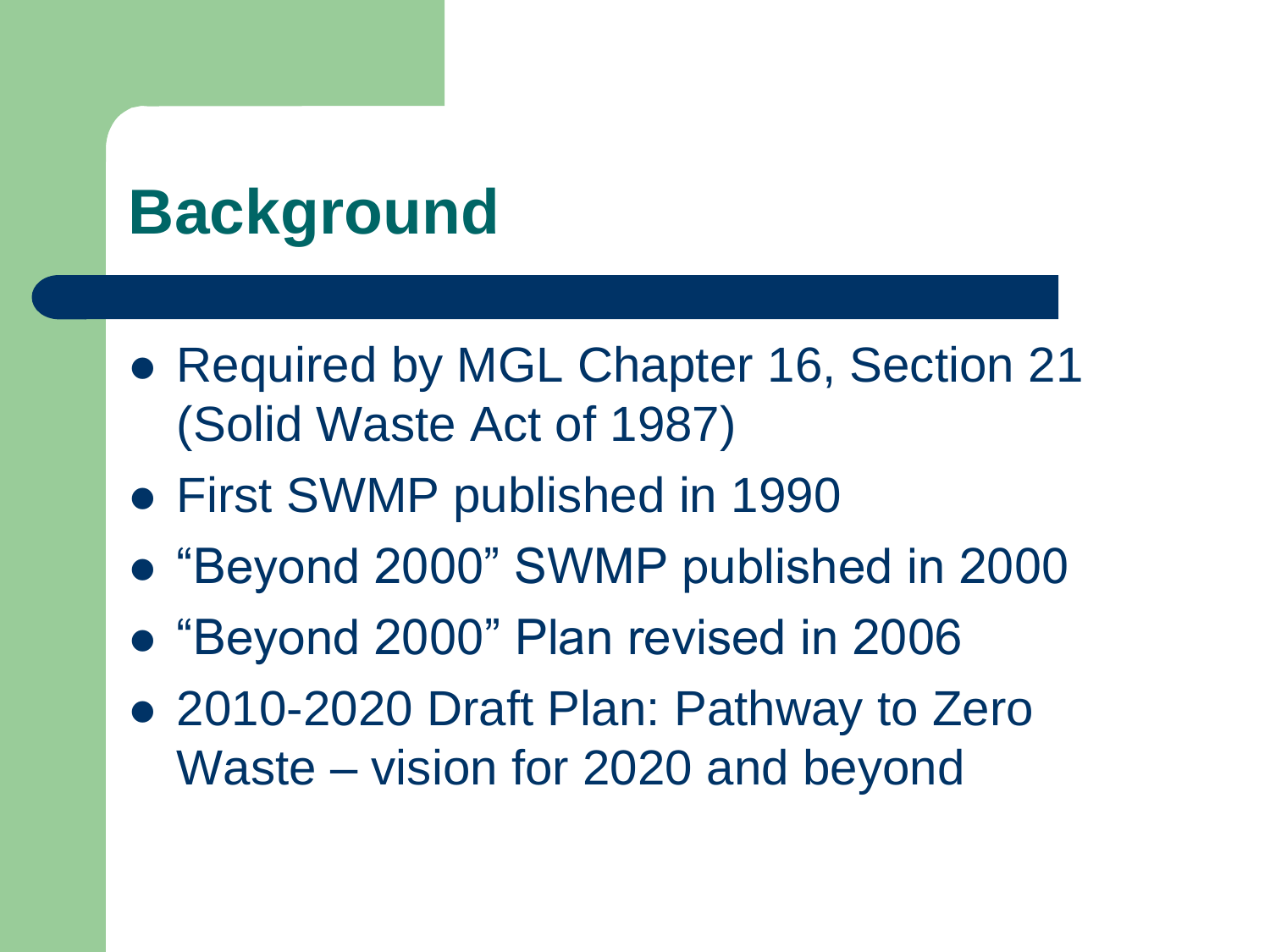## **Draft Plan Focus**

- Dramatically increase recycling and re-use
- Maintain moratorium and develop improved performance standards
- Seize recycling economic and job creation opportunities
- Increase producer responsibility requirements
- Develop integrated solid waste management systems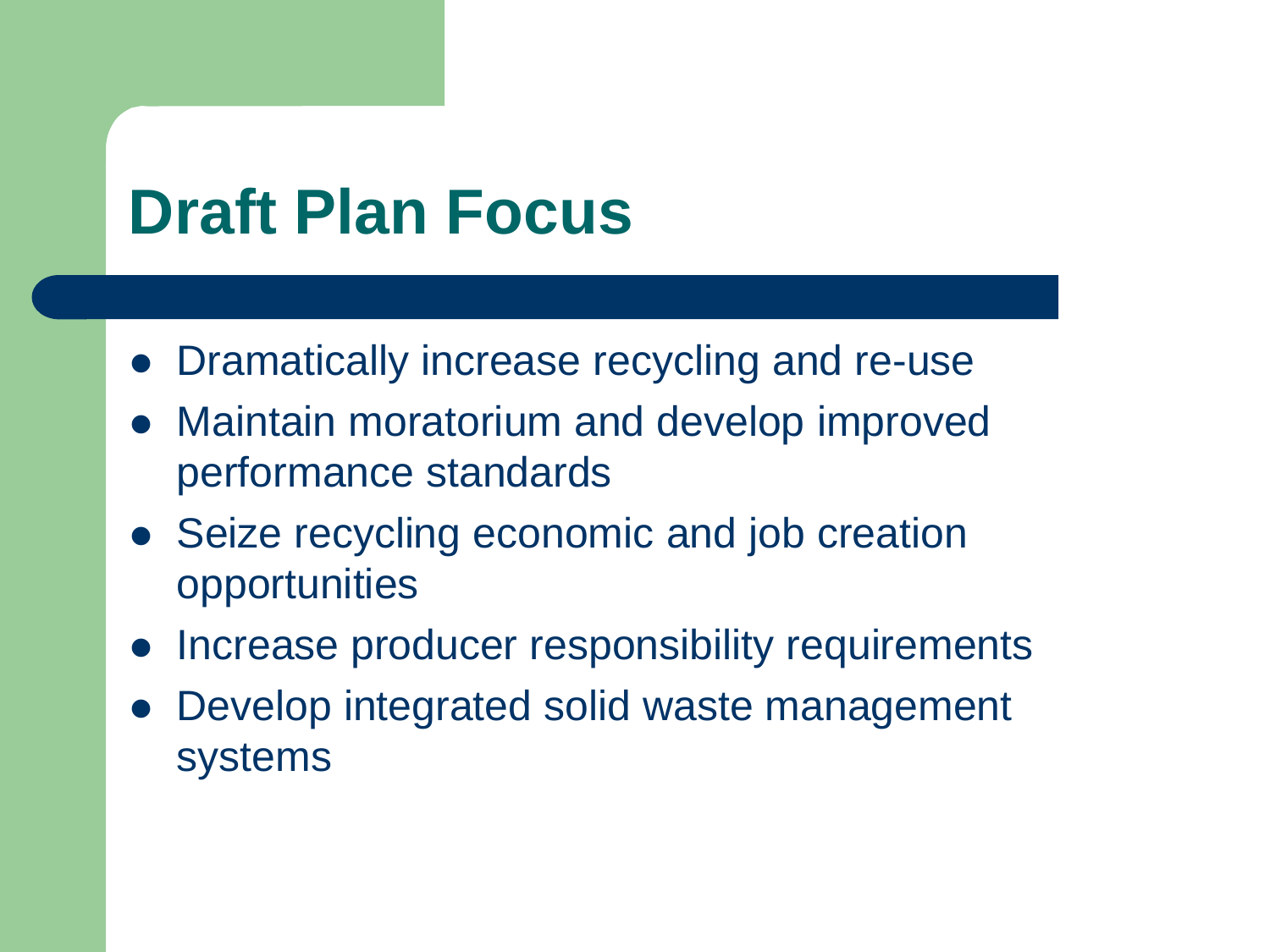#### **Solid Waste Management 2000-2009 (2009 data is draft)**

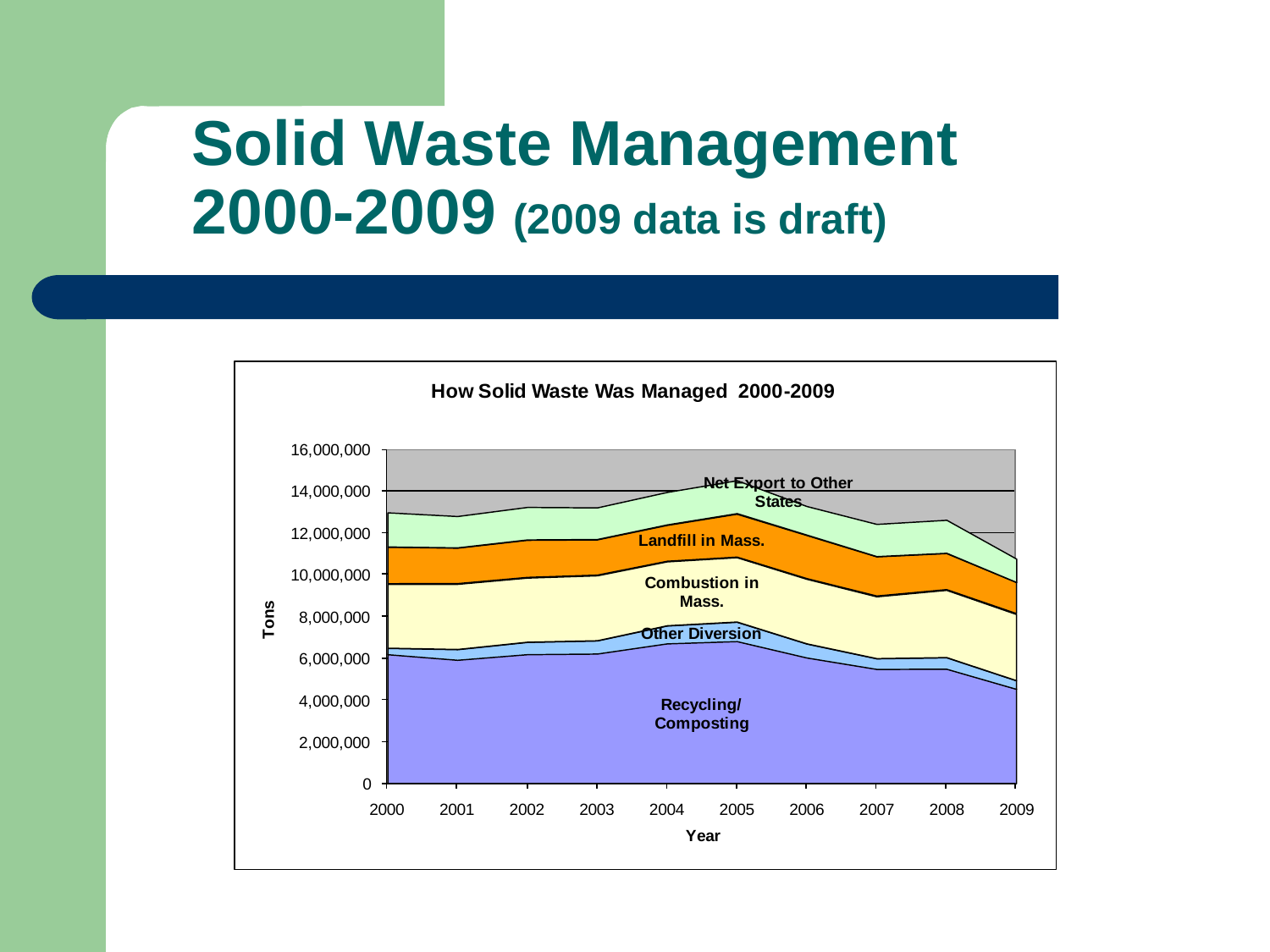## **2020 and 2050 goals**

- 2020
	- Reduce disposal by 30% (6.5 to 4.5 million tons)
	- Continue to divert toxic substances from waste
- 2050
	- Reduce disposal by 80% (6.5 to 1.3 million tons)
	- Virtually eliminate products with toxics from waste stream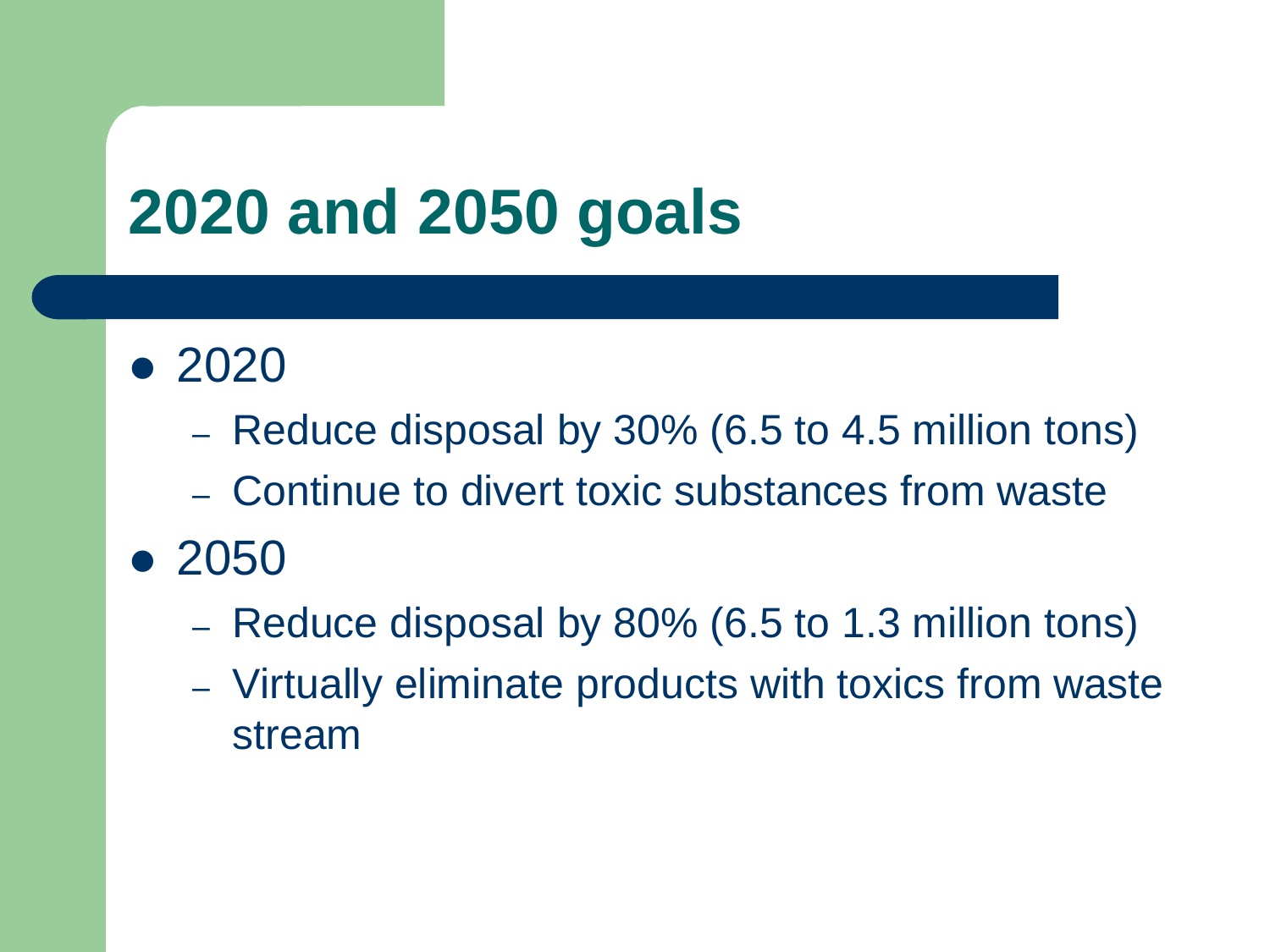### **Additional Diversion Potential**

Potential Additional Annual Recycling by Material Type by 2020 (tons) (in addition to 2008 baseline recycling)

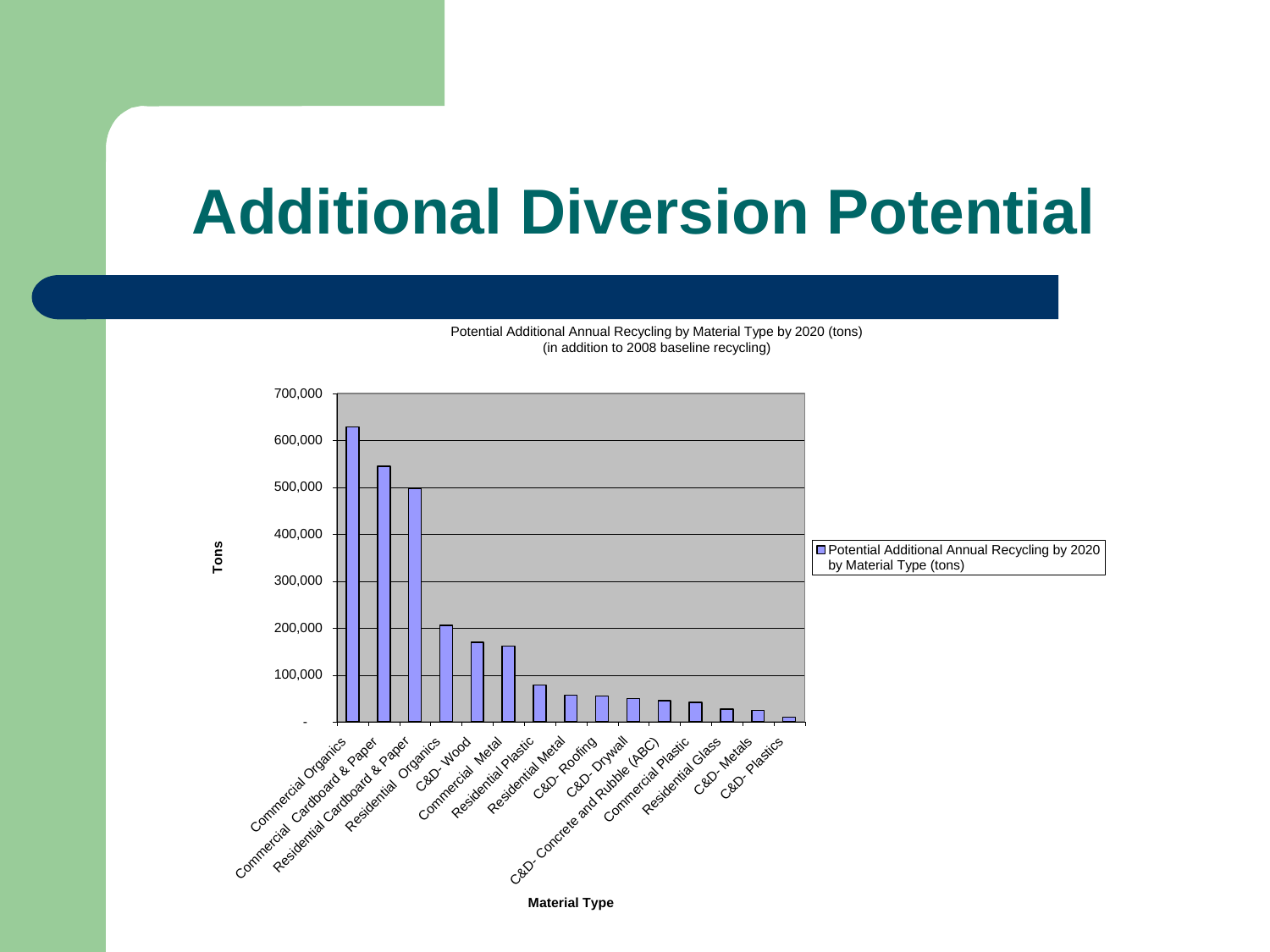- Increase Business & Institutional Recycling
	- Waste hauler recycling service requirement
	- Waste ban enforcement
	- Technical assistance
- Increase Residential Recycling
	- PAYT, single-stream recycling
	- Technical assistance, targeted grants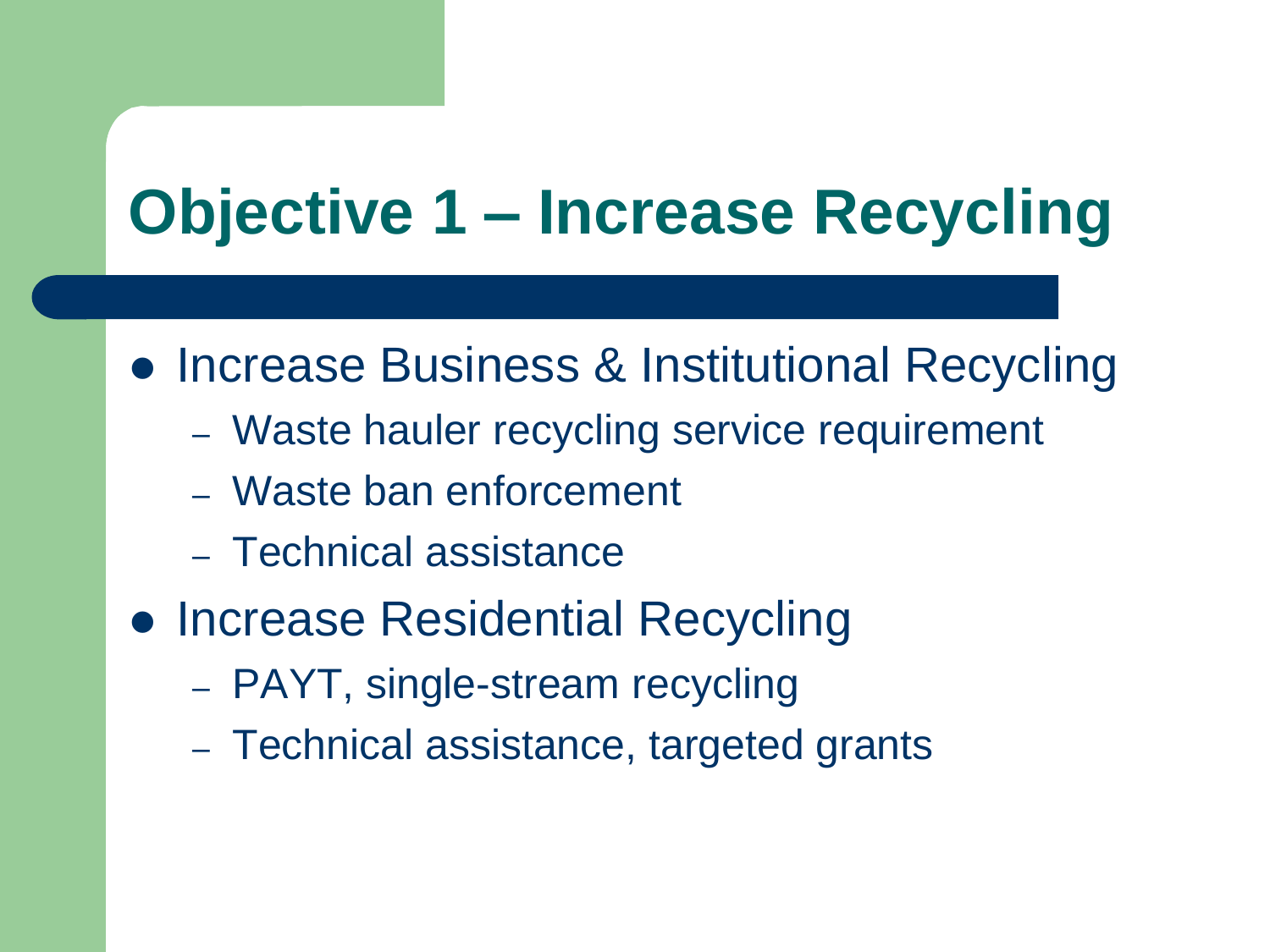- **Producer Responsibility** 
	- Electronics producer responsibility
	- Expanded bottle bill
	- Regional framework producer responsibility system
- Stimulate increased material and product reuse
- Commonwealth Leading by Example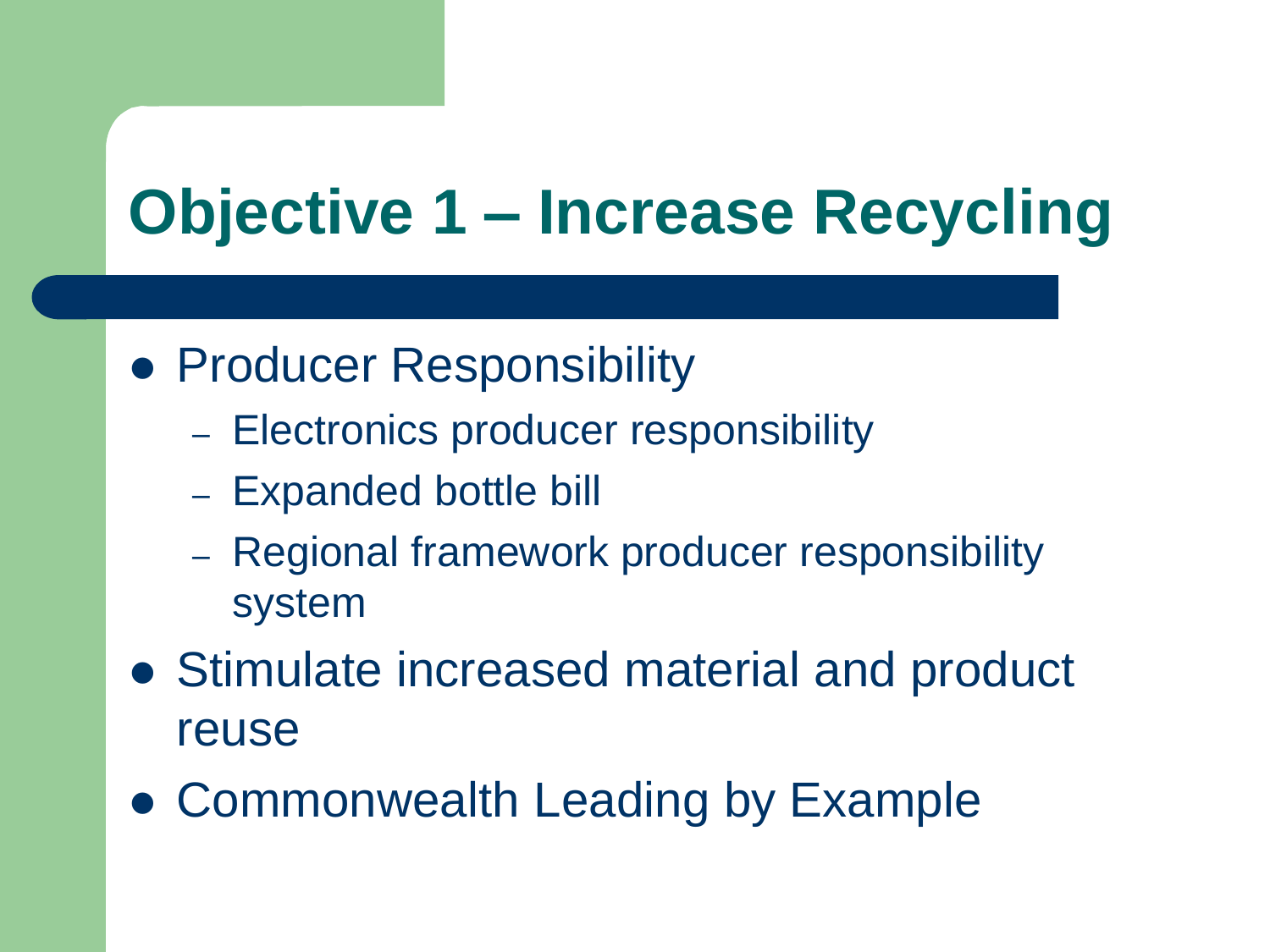- Organics strategies
	- Modify siting regulations
	- Market development assistance
	- Waste ban on commercial food waste
- Construction and demolition debris strategies
	- Increase recycling rate for materials excluding asphalt, brick, and concrete to 50% by 2020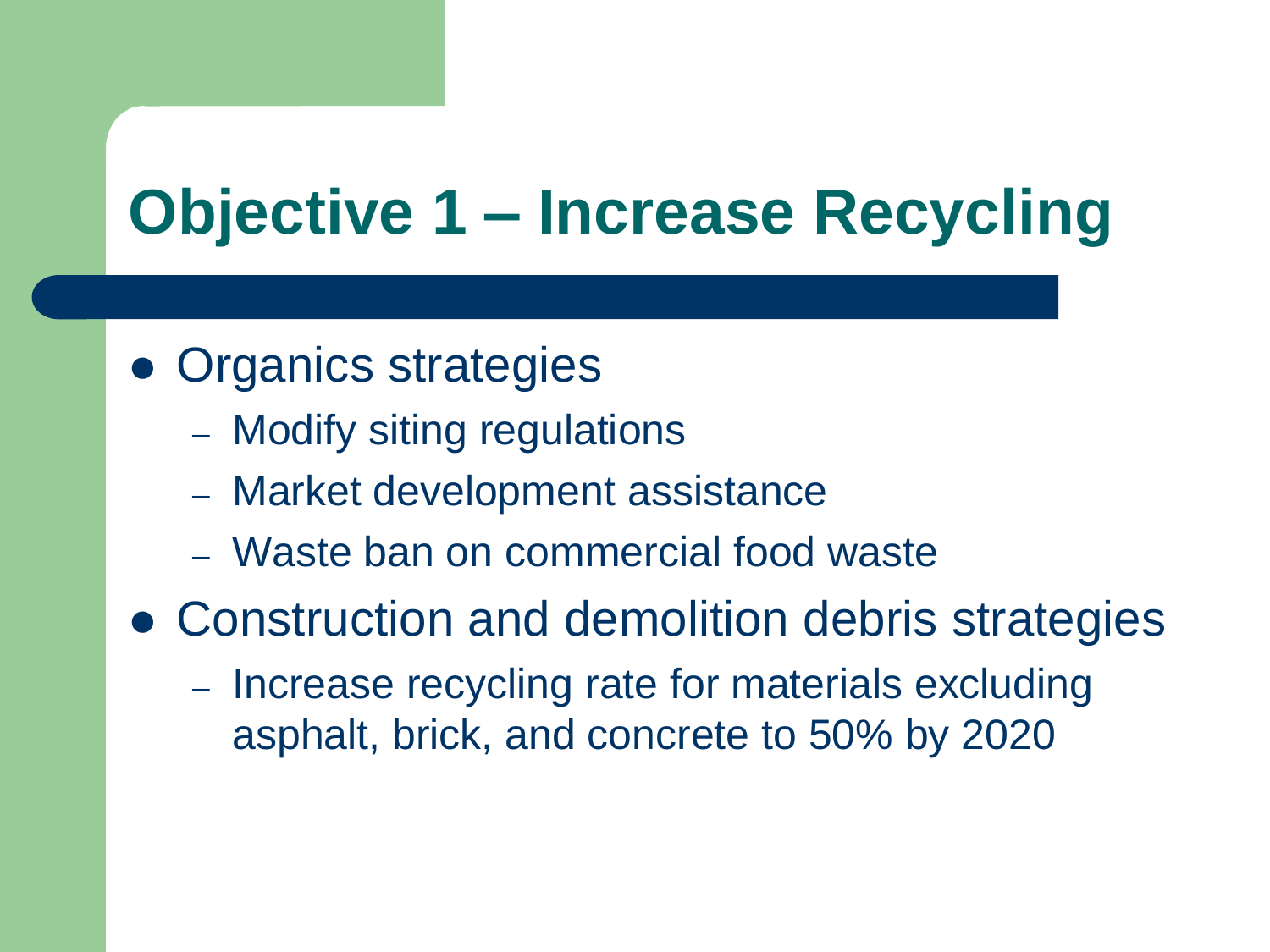- Statewide education campaigns and school programs
- Keep toxics out of waste stream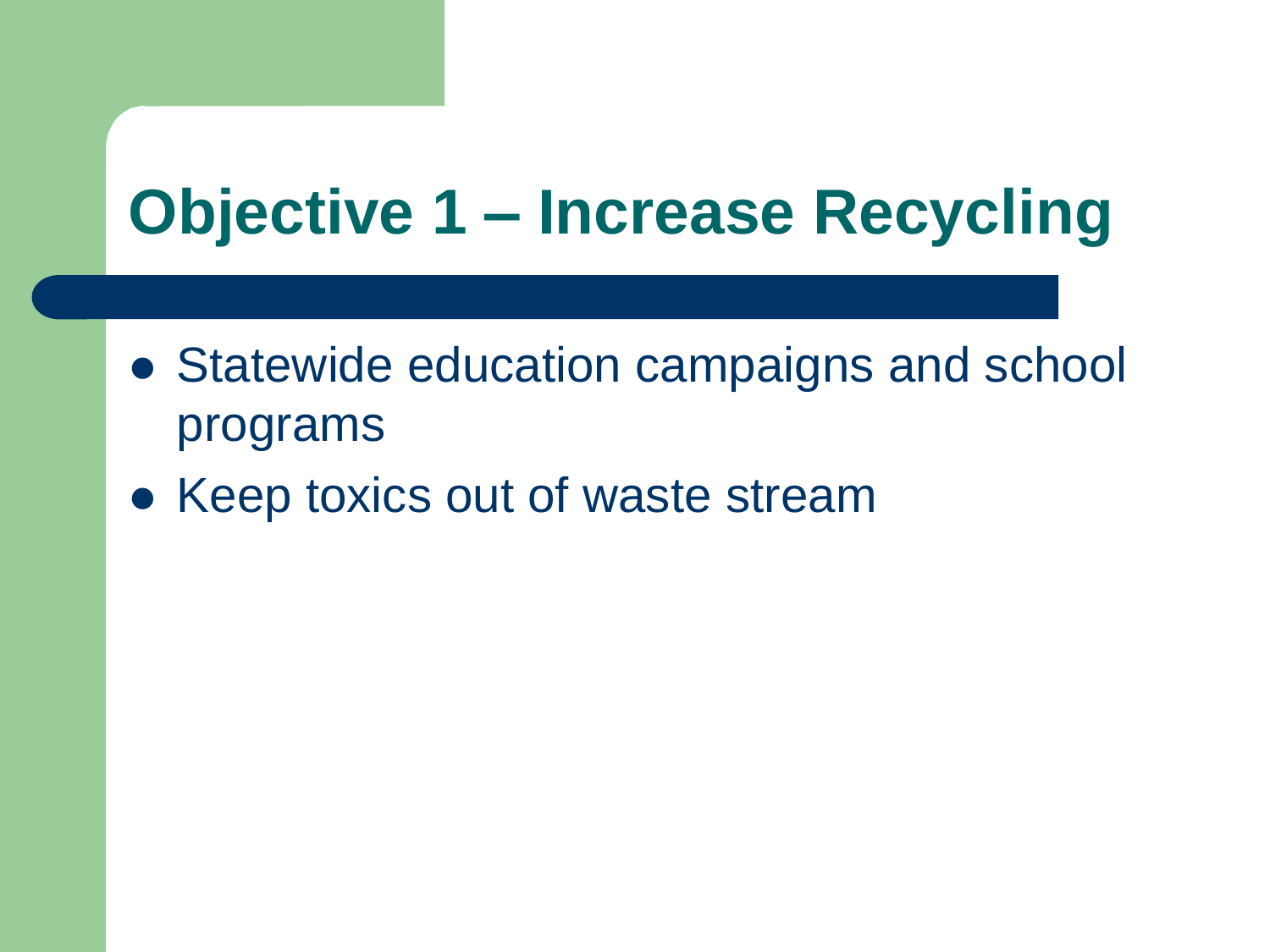#### **Objective 2 – Maximize Environmental Performance of Solid Waste Facilities**

- Maintain moratorium on municipal solid waste combustion
- Improve solid waste facility waste ban implementation
- Reduce emissions and increase efficiency of municipal solid waste combustors
- Oversee active landfills and landfill closure projects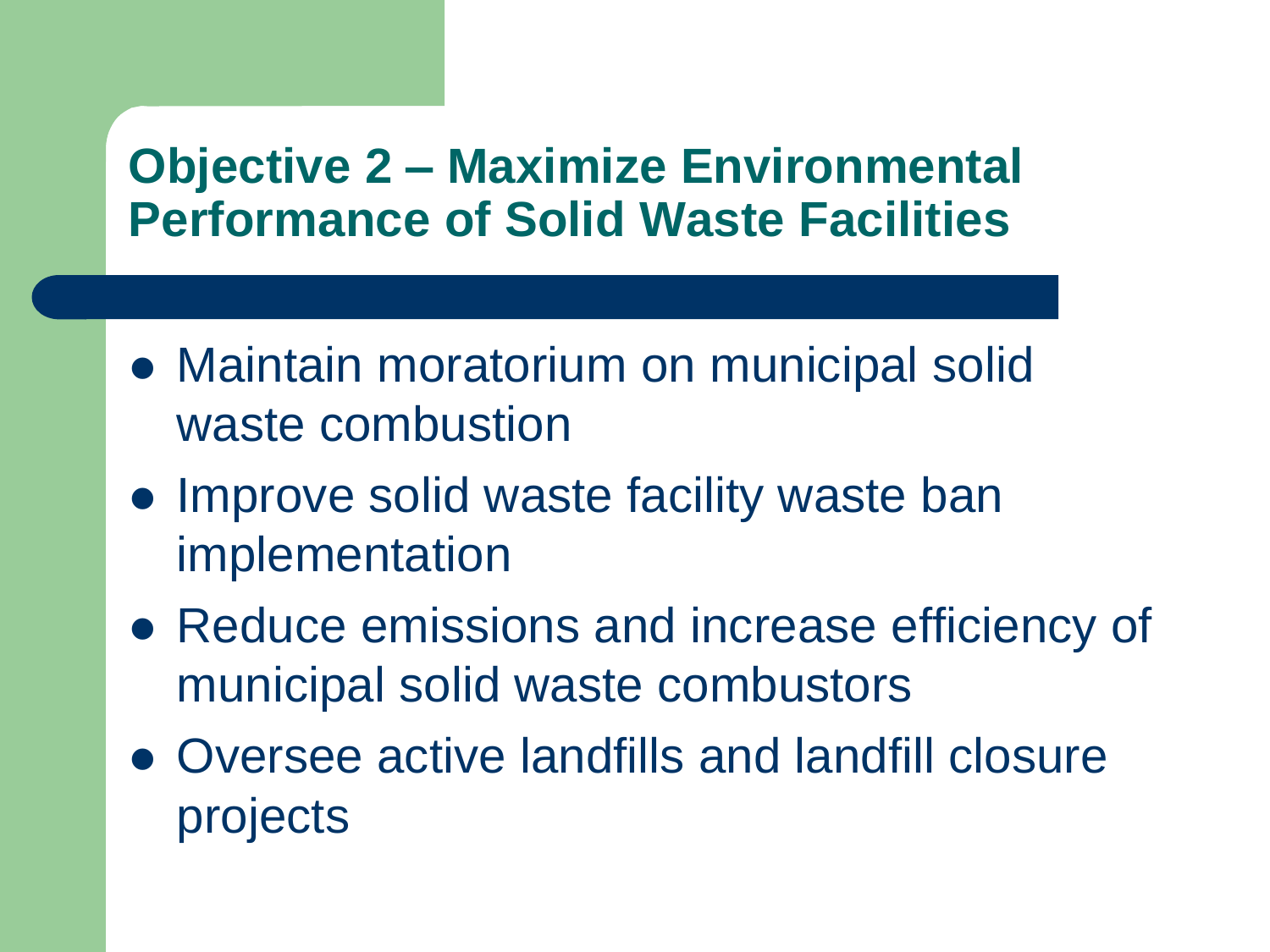## **Objective 3 – Integrated Solid Waste Management Systems**

- Work with municipalities and industry to develop facilities and systems that integrate recycling, composting and other diversion into infrastructure design
- Maximize diversion from disposal through integrated approaches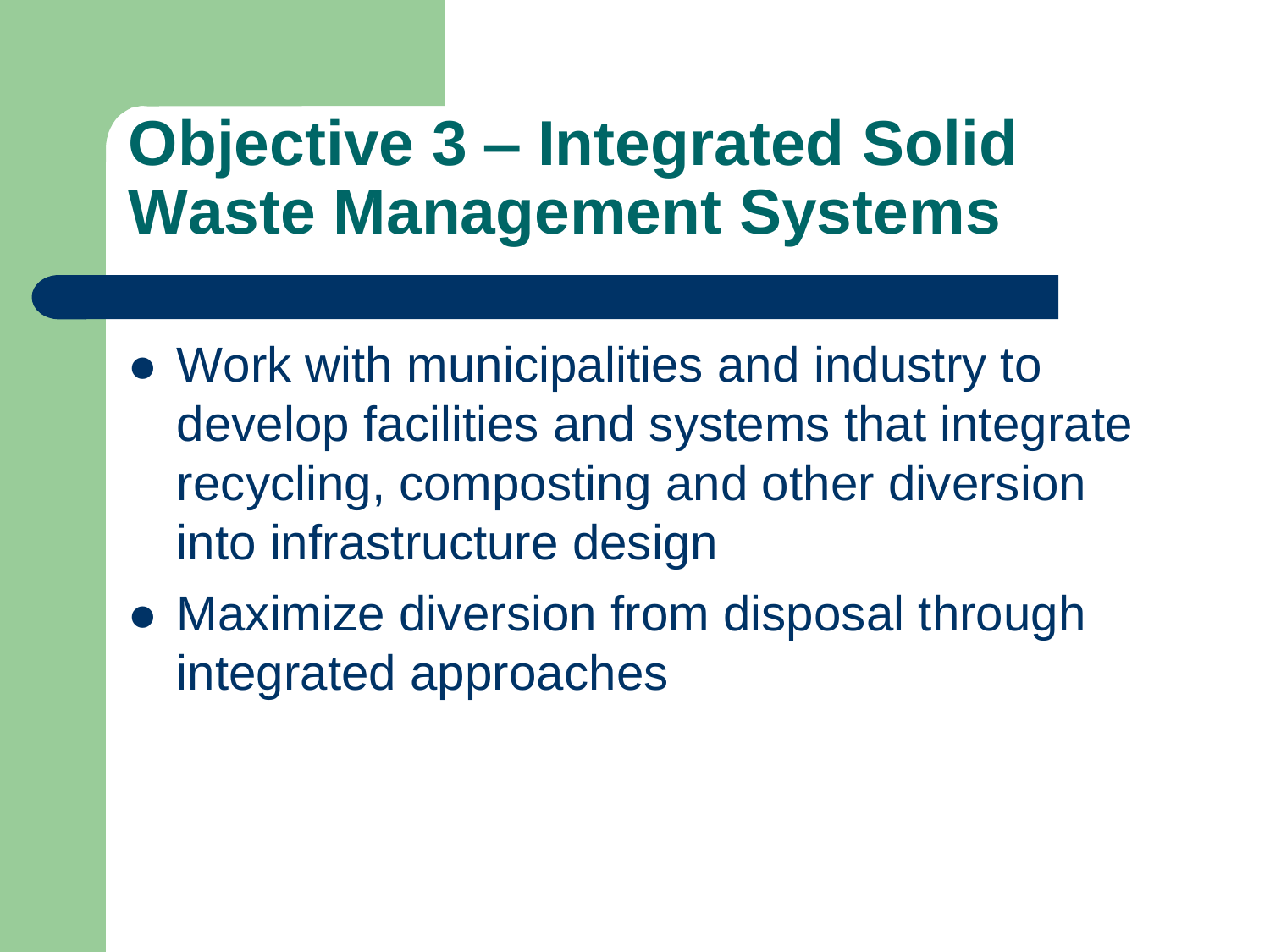### **Resource Constraints**

- Recognize short term resource constraints
- Defining short-term Plan priorities
- Will develop year 1 (and 2?) implementation plan for discussion with SWAC
- Implementation of other initiatives phased in between now and 2020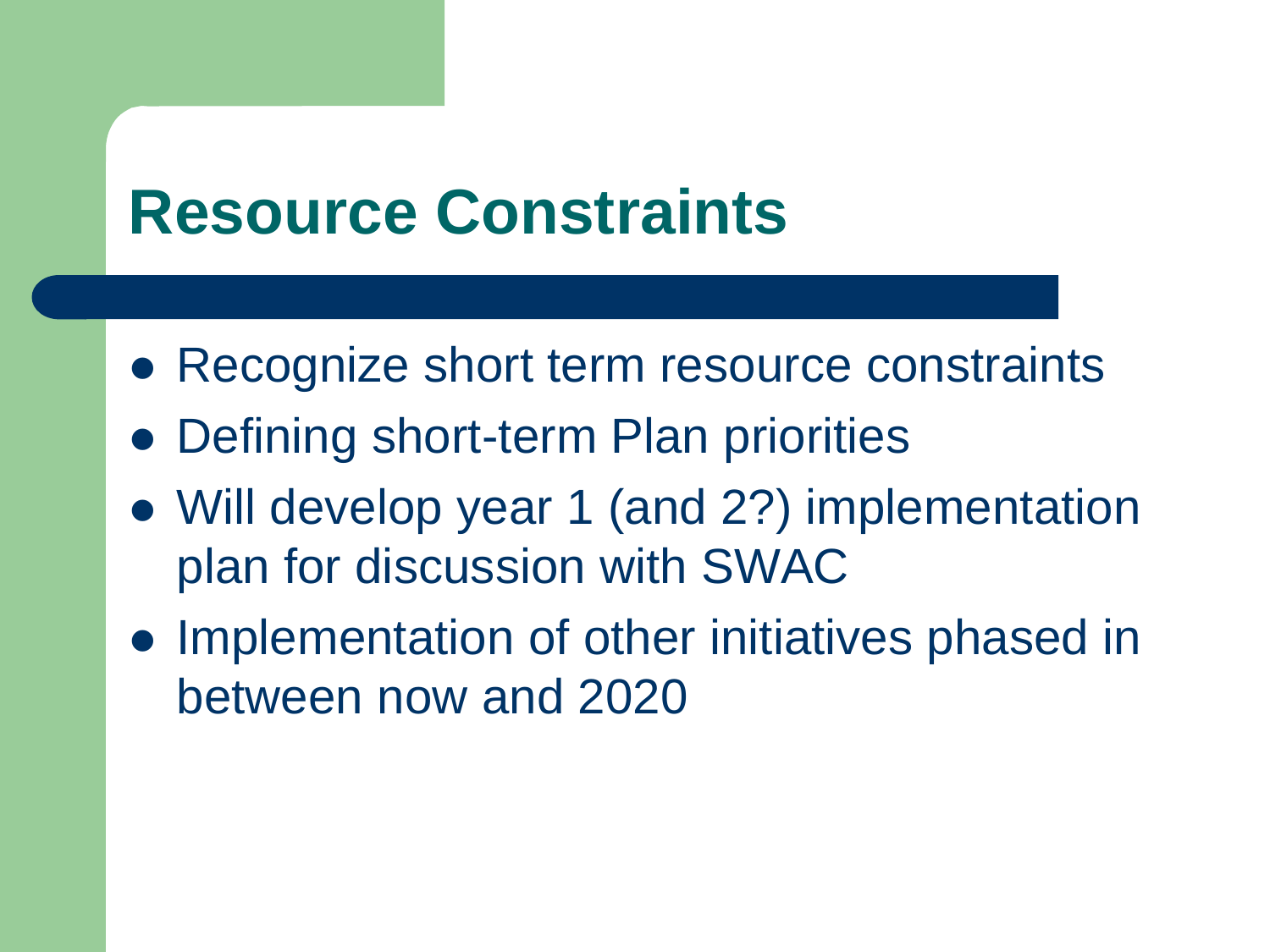## **Sustainable Materials Recovery Program – Recycling Funding**

- Recycling funding through waste to energy renewable energy credits
- 50% of value to recycling programs approved by MassDEP
- Four areas
	- Municipal/residential recycling
	- Commercial recycling
	- Market Development
	- Core Services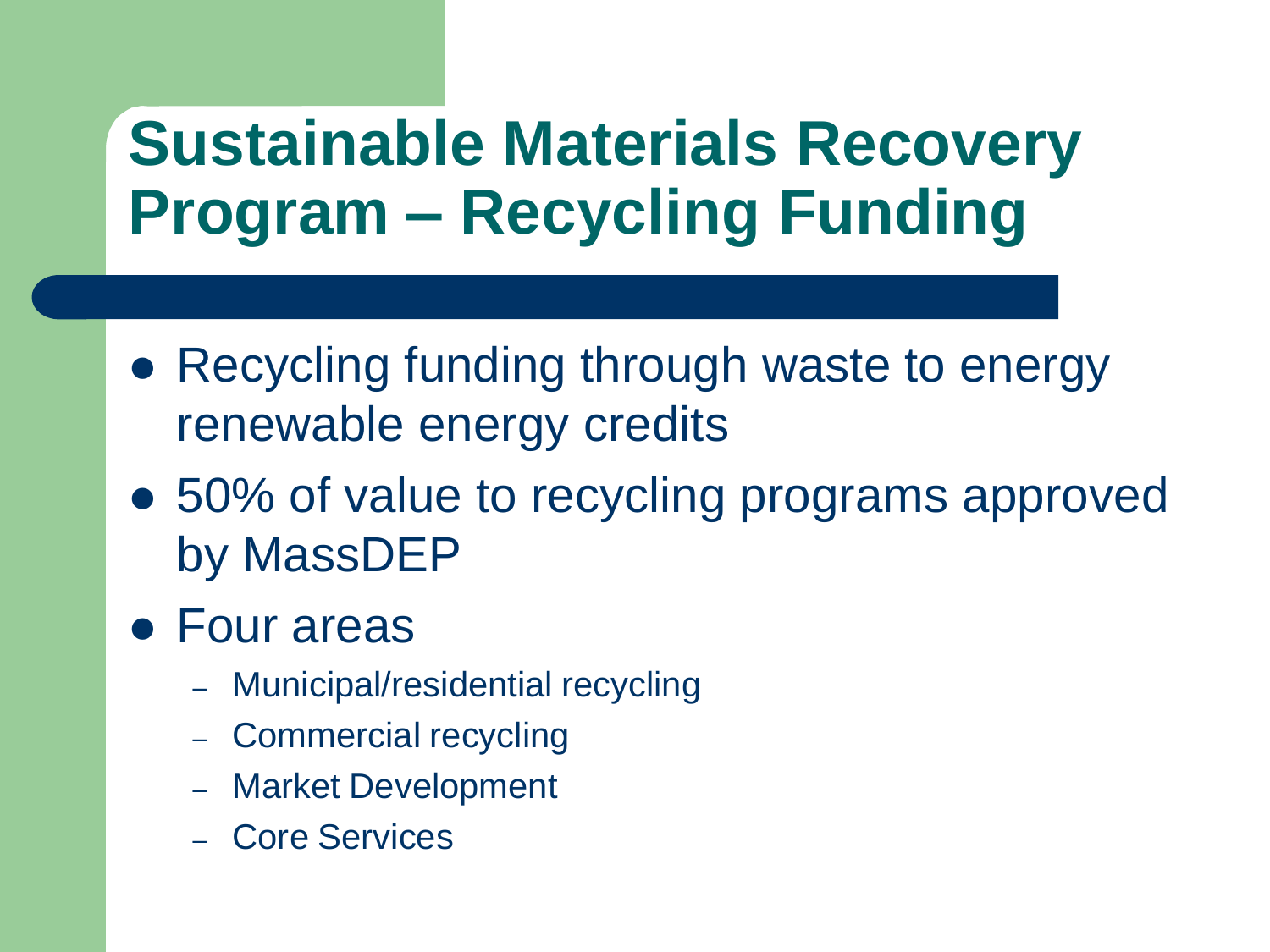## **Legislative Initiatives**

#### • Proposed Legislation

- Safer alternatives to reduce toxics in products
- Expanded bottle bill
- Electronics
- Expand MassDEP authority over problem sites
- New Legislative Issues
	- Require haulers to provide full recycling services
	- New strategies to increase residential recycling
	- Regional framework EPR system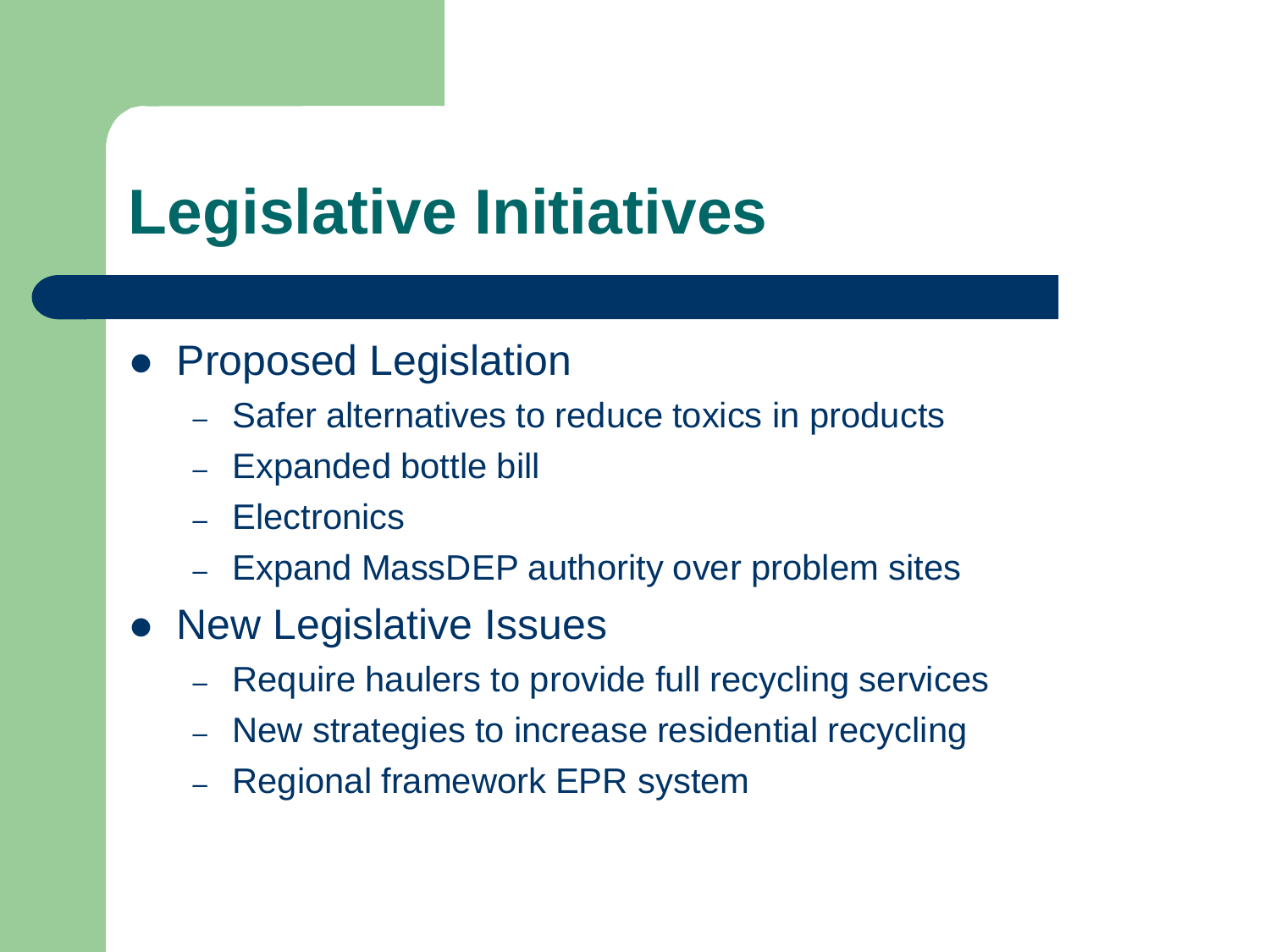## **Draft Plan Process**

- Draft Solid Waste Master Plan published on July 1
- Comment period until October 1st
- Six public hearings
- **Earlier public process** 
	- 7 Public meetings: December 2008-January 2009
	- 20 Workgroup meetings: February March 2009
	- 8 Solid Waste Advisory Committee meetings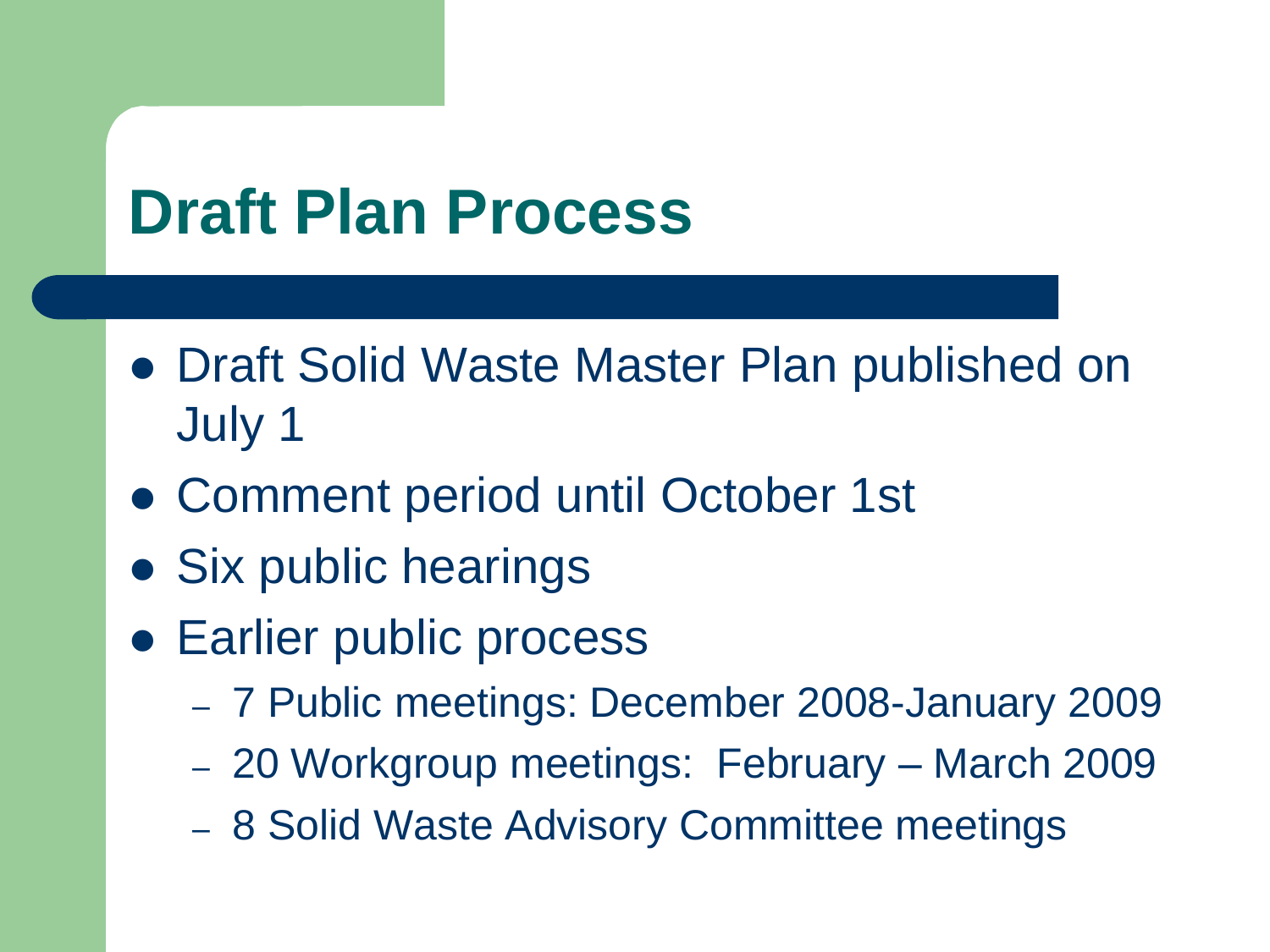## **Comments Received**

#### • Held six hearings

- About 220 attendees
- Some people attended multiple hearings
- 121 people/organizations commented
- 71 in writing, 66 verbal (16 both)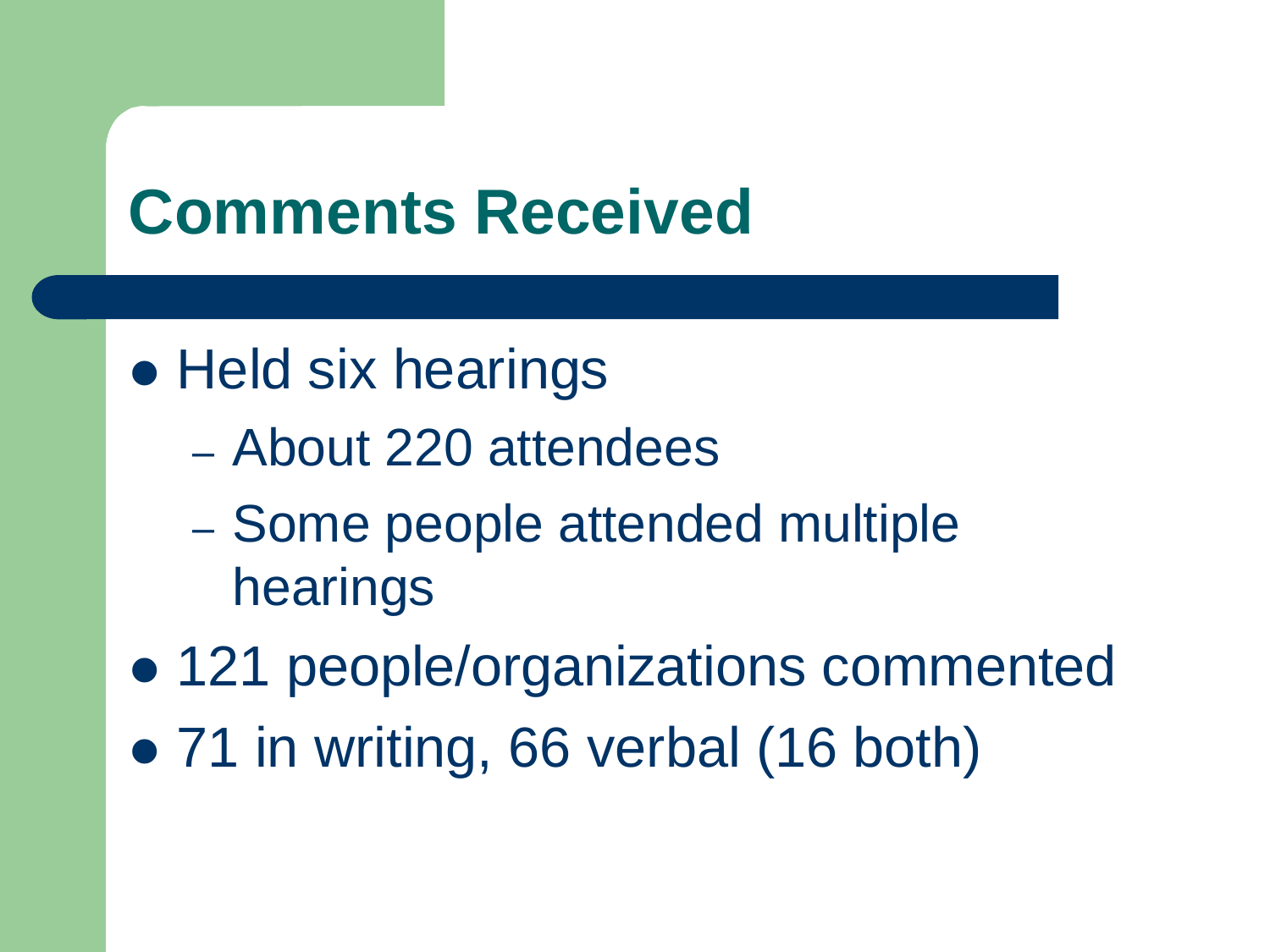## **Remaining Process**

- Revise Plan based on comments
- Prepare "response to comments" document
- Publish final plan
- Implement Plan